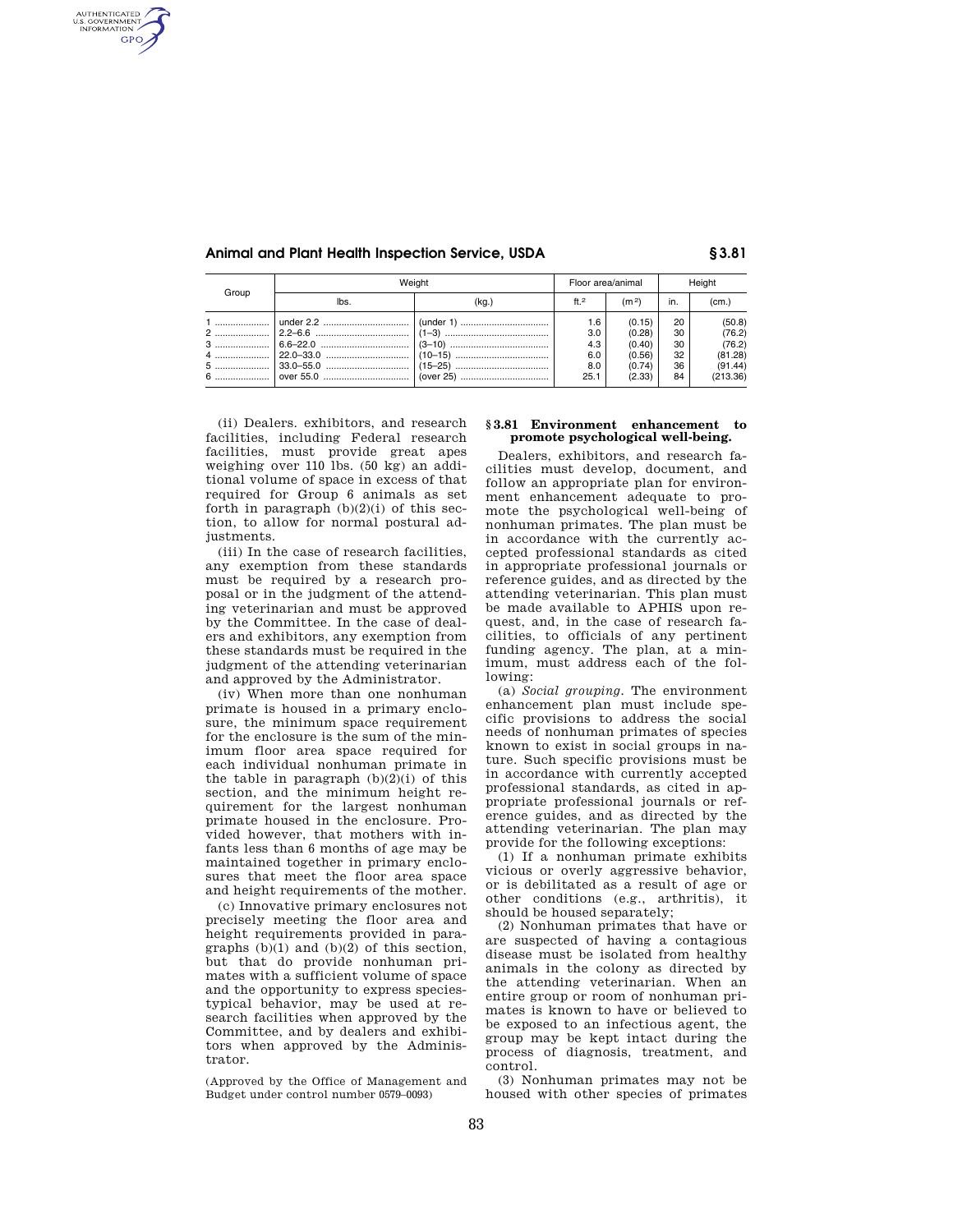**§ 3.81 9 CFR Ch. I (1–1–10 Edition)** 

or animals unless they are compatible, do not prevent access to food, water, or shelter by individual animals. and are not known to be hazardous to the health and well-being of each other. Compatibility of nonhuman primates must be determined in accordance with generally accepted professional practices and actual observations, as directed by the attending veterinarian, to ensure that the nonhuman primates are in fact compatible. Individually housed nonhuman primates must be able to see and hear nonhuman primates of their own or compatible species unless the attending veterinarian determines that it would endanger their health, safety, or well-being.

(b) *Environmental enrichment.* The physical environment in the primary enclosures must be enriched by providing means of expressing noninjurious species-typical activities. Species differences should be considered when determining the type or methods of enrichment. Examples of environmental enrichments include providing perches, swings, mirrors, and other increased cage complexities; providing objects to manipulate; varied food items; using foraging or task-oriented feeding methods; and providing interaction with the care giver or other familiar and knowledgeable person consistent with personnel safety precautions.

(c) *Special considerations.* Certain nonhuman primates must be provided special attention regarding enhancement of their environment, based on the needs of the individual species and in accordance with the instructions of the attending veterinarian. Nonhuman primates requiring special attention are the following:

(1) Infants and young juveniles;

(2) Those that show signs of being in psychological distress through behavior or appearance;

(3) Those used in research for which the Committee-approved protocol requires restricted activity;

(4) Individually housed nonhuman primates that are unable to see and hear nonhuman primates of their own or compatible species; and

(5) Great apes weighing over 110 lbs. (50 kg). Dealers, exhibitors, and research facilities must include in the environment enhancement plan special provisions for great apes weighing over 110 lbs. (50 kg), including additional opportunities to express species-typical behavior.

(d) *Restraint devices.* Nonhuman primates must not be maintained in restraint devices unless required for health reasons as determined by the attending veterinarian or by a research proposal approved by the Committee at research facilities. Maintenance under such restraint must be for the shortest period possible. In instances where long-term (more than 12 hours) restraint is required, the nonhuman primate must be provided the opportunity daily for unrestrained activity for at least one continuous hour during the period of restraint, unless continuous restraint is required by the research proposal approved by the Committee at research facilities.

(e) *Exemptions.* (1) The attending veterinarian may exempt an individual nonhuman primate from participation in the environment enhancement plan because of its health or condition, or in consideration of its well-being. The basis of the exemption must be recorded by the attending veterinarian for each exempted nonhuman primate. Unless the basis for the exemption is a permanent condition, the exemption must be reviewed at least every 30 days by the attending veterinarian.

(2) For a research facility, the Committee may exempt an individual nonhuman primate from participation in some or all of the otherwise required environment enhancement plans for scientific reasons set forth in the research proposal. The basis of the exemption shall be documented in the approved proposal and must be reviewed at appropriate intervals as determined by the Committee, but not less than annually.

(3) Records of any exemptions must be maintained by the dealer, exhibitor, or research facility and must be made available to USDA officials or officials of any pertinent funding Federal agency upon request.

(Approved by the Office of Management and Budget under control number 0579–0093)